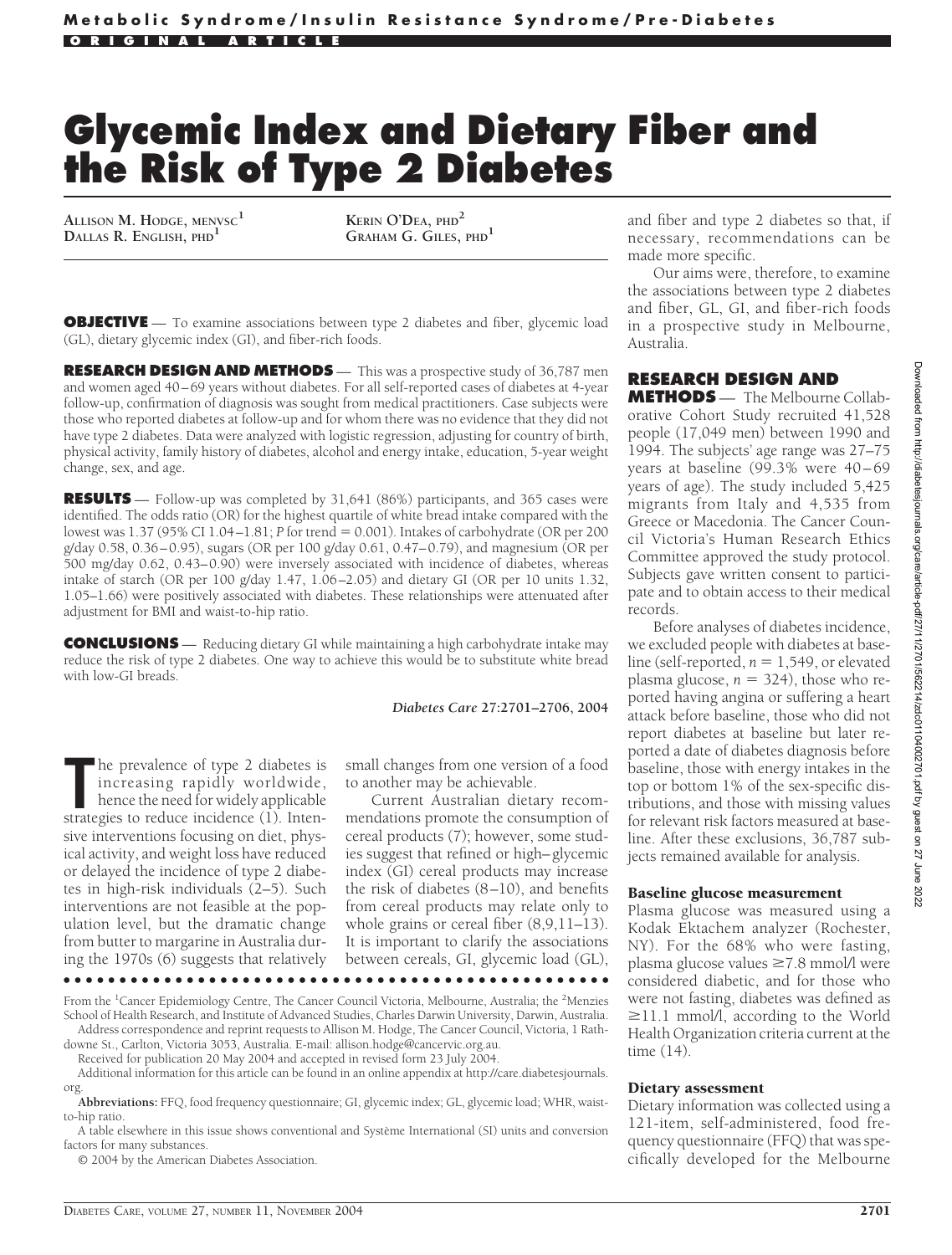Collaborative Cohort Study (15). To calculate nutrient intakes, sex-specific standard portions were used, together with Australian food-composition data (16). GI is a method of ranking foods on the basis of the blood glucose response to a given amount of carbohydrate from that food. GI values of individual food items were obtained from the 2002 international table of GI and GL values (17). Where there was more than one value, GI values were averaged, with preference given to Australian figures. The GI values used for the 17 foods making up the category "cereal foods, cakes and biscuits" on the FFQ were "wheatgerm" (41), "muesli" (46), "other breakfast cereal" (62), "rice, boiled (including brown rice)" (65), "fried rice" (48), "mixed dishes with rice" (48), "white bread, rolls, or toast" (75), "wholewheat or rye bread, rolls, or toast" (54), "fruit bread" (48), "crackers or crispbreads" (67), "sweet biscuits " (63), "cakes or sweet pastries" (64), "puddings" (39), "pasta or noodles" (48), "pizza" (38), "dim sims or spring rolls"  $(45)$ , and "pies or savory pastries" (45). Dietary GL was computed by summing the product of carbohydrate intake from each food by the GI for that food. GL was divided by total carbohydrate intake to obtain dietary GI, i.e., an average of individual food GI values, weighted according to their contribution to carbohydrate intake (17). Alcoholic beverages were not included in the overall GI.

Information was not sought separately for whole-grain and other cereal foods. It was assumed that pasta was not whole grain and that breakfast cereals were predominantly whole-grain or high-fiber types. Within the study of weighed food records on which the FFQ was based, muesli, bran-based cereals, and porridge made up 85 and 76% of total breakfast cereals by energy in men and women, repectively (18). "White" and "whole-wheat or rye breads" were separately identified on the FFQ. Details of which foods were included in each food group are listed in the online appendix (available from http:// care.diabetesjournals.org).

## Measurement of nondietary risk factors

A structured interview schedule was used to obtain information on potential risk factors including country of birth, smoking, alcohol consumption, physical activity (walking, vigorous, and less-vigorous

exercise), education, weight change over the last 5 years, and history of diabetes in first-degree relatives. Standard methods were used to measure height, weight, and waist and hip circumferences, from which BMI (in kilograms per meters squared) and waist-to-hip ratio (WHR) were calculated.

## Follow-up and ascertainment of diabetes status

Incident cases of diabetes were identified from a self-administered questionnaire mailed to participants  $\sim$ 4 years after baseline. Participants were asked: "Has a doctor ever told you that you have had diabetes?" Those who responded in the affirmative were asked to provide the year of diagnosis. For all self-reported incident case subjects, except those who reported a diagnosis date before baseline and who were excluded, confirmation of diagnosis was sought from doctors nominated by participants. Doctors were asked to specify if the participant had diabetes and, if so, to indicate whether it was type 1 or 2.

## Reproducibility study

From July 1992 to June 1993, 275 subjects were invited to participate in a further study that involved completing a second FFQ 12 months after baseline. Selection was stratified by sex, country of birth (i.e., Australia, Italy, and Greece), 10 year age-group, and month of attendance.

# Statistical analysis

Age, country of birth, sex, physical activity score, weight change, education level, alcohol intake, and family history of diabetes, but not smoking status, were associated with type 2 diabetes and were included as covariates in all analyses to avoid confounding. Dietary variables were tested in logistic regression models including these covariates and energy intake, both with and without BMI and WHR, which were considered possible intermediates in the causal pathway. Because the incidence of diabetes was low, the odds ratios (ORs) from the models are approximately equal to cumulative incidence ratios. Nutrients, GI, and GL were analyzed as continuous variables; the ORs presented correspond approximately to the difference between the 87.5th and the 12.5th percentiles, i.e., the approximate medians within the highest and lowest quartiles. Food groups were analyzed as approximate quarters of consumption,

except fruit and vegetables, which were classified according to recommended daily intakes in Australia. Tests for trend were performed using the medians in each group.

Interactions between carbohydrate intake and GI and between cereal fiber intake and GI and GL were evaluated. Previous studies (19) of GI and other outcomes have suggested that the associations may be stronger in obese or inactive people, who are likely to be insulin resistant. Hence interactions between GI and BMI (underweight or normal, overweight, or obese), physical activity (inactive or active), and glucose tolerance (normal or impaired) were examined. Interactions were evaluated by including interaction terms in the models with both maineffects terms and calculating *P* values using the likelihood ratio test. The analyses were repeated in Australian- and New Zealand–born participants only to ensure that residual confounding by country of birth would not have influenced our results. We also repeated the analyses using only the 303 confirmed cases of type 2 diabetes.

Downloaded from http://diabetesjournals.org/care/article-pdf/27/11/2701/562214/zdc01104002701.pdf by guest on 27 June 2022 Downloaded from http://diabetesjournals.org/care/article-pdf/27/11/2701/562214/zdc01104002701.pdf by guest on 27 June 2022**RESULTS** — A total of 31,641 (86% of eligible participants) completed the follow-up question on diabetes. People who completed follow-up had similar levels of risk factors for type 2 diabetes compared with those who did not complete the questionnaire (mean age 54.3 vs. 54.5 years and mean fasting plasma glucose 5.5 vs. 5.5 mmol/l, respectively), although BMI was slightly lower (mean 26.6 vs. 27.2 kg/m<sup>2</sup>, respectively). Eighty-seven percent of women and 85% of men completed follow-up. Greek-born participants (80%) were slightly less likely to complete follow-up than those born else-Of those who completed follow-up,

**2702** DIABETES CARE, VOLUME 27, NUMBER 11, NOVEMBER 2004

459 reported a diagnosis of diabetes after baseline and attempts were made to verify this diagnosis with the participant's doctor. Of 399 people for whom a response was obtained, 303 (76%) were confirmed as having type 2 diabetes. Because the proportion confirmed was high, the two people for whom the doctor did not know diabetes type or status were considered to be case subjects, as were the 60 people for whom no response was available. Participants whose doctors reported that they had type 1 diabetes  $(n = 11)$ , had impaired glucose tolerance  $(n = 1)$ , or did

where (86–87%).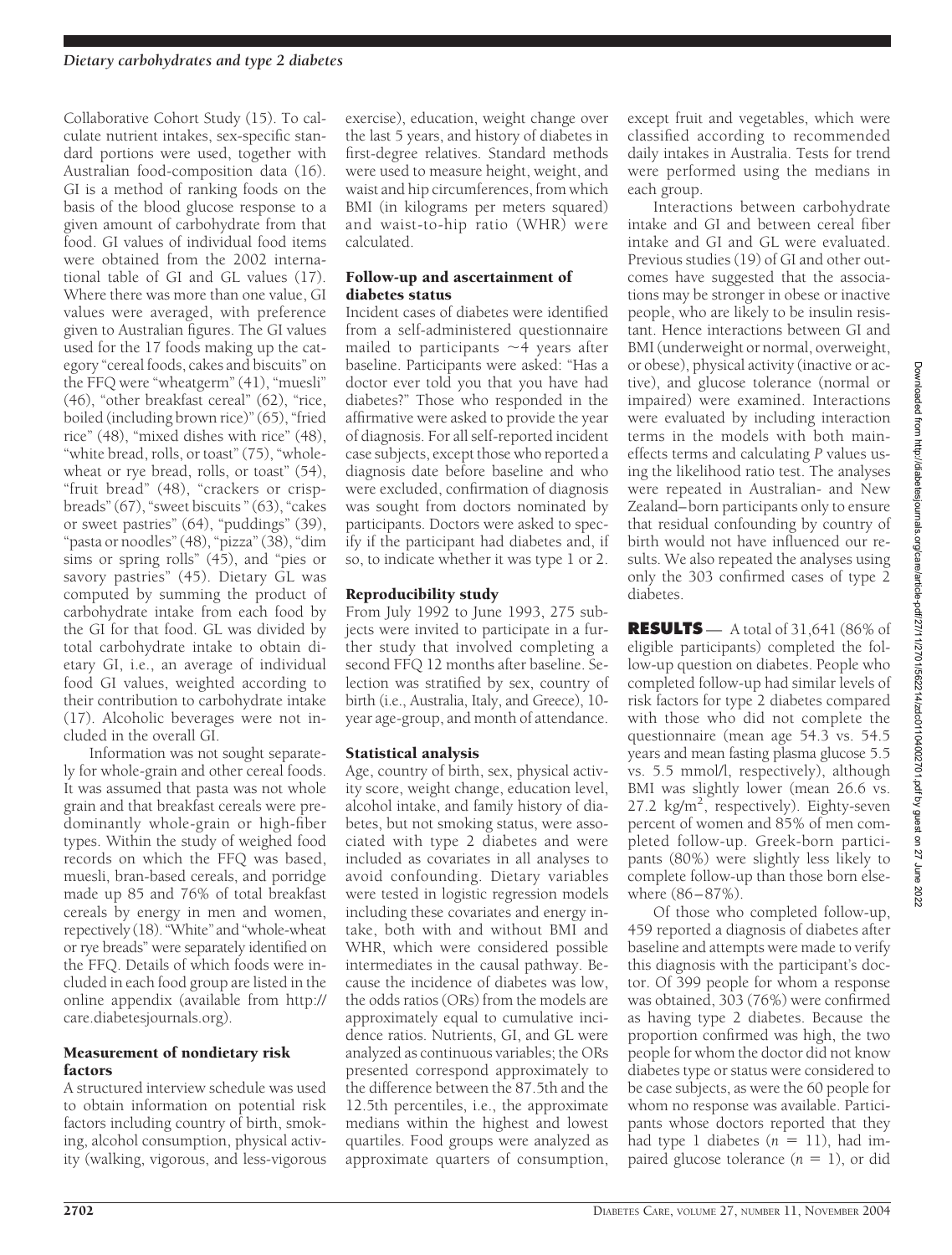|                                      |           |                | GI quartile groups |           |
|--------------------------------------|-----------|----------------|--------------------|-----------|
|                                      | 20.8-46.0 | 46.1-48.6      | $48.7 - 51.5$      | 51.6-67.7 |
| Medians within GI quartiles          |           |                |                    |           |
| Age (years)                          | 54        | 54             | 55                 | 55        |
| BMI $(kg/m2)$                        | 26.0      | 25.8           | 26.1               | 26.6      |
| <b>WHR</b>                           | 0.82      | 0.82           | 0.83               | 0.84      |
| Carbohydrate (g/day)                 | 236.7     | 226.4          | 229.2              | 238.4     |
| Sugars (g/day)                       | 127.9     | 113.8          | 109.3              | 103.0     |
| Starch (g/day)                       | 104.9     | 109.5          | 115.4              | 130.9     |
| Fiber (g/day)                        | 30.8      | 31.0           | 29.2               | 26.3      |
| Magnesium (g/day)                    | 473.3     | 390.0          | 362.0              | 323.0     |
| GL                                   | 104.9     | 108.0          | 115.3              | 131.1     |
| Cereal fiber (g/day)                 | 8.9       | 10.4           | 10.6               | 10.4      |
| Fruit fiber (g/day)                  | 7.5       | 7.5            | 6.5                | 5.1       |
| Vegetable fiber (g/day)              | 5.4       | 5.0            | 4.4                | 3.6       |
| Legume fiber (g/day)                 | 1.5       | 1.5            | 1.4                | 1.3       |
| Potato fiber (g/day)                 | 0.6       | 0.7            | 0.8                | 0.8       |
| Energy (kcal/day)                    | 2,204     | 2,079          | 2,060              | 2,107     |
| Cereal (times/week)                  | 22.5      | 28.0           | 31.5               | 37.0      |
| Breakfast cereal (times/week)        | 3.5       | 5.5            | 5.5                | 3.0       |
| Rice (times/week)                    | $1.5\,$   | 1.5            | 1.5                | 1.0       |
| Bread (times/week)                   | 7.0       | 7.5            | 8.5                | 17.5      |
| White bread (times/week)             | 0.5       | 1.0            | 3.0                | 17.5      |
| Whole-meal bread (times/week)        | 5.5       | $\overline{7}$ | 5.5                | 0.5       |
| Savory cereal (times/week)           | 0.5       | 0.5            | 0.5                | 0.5       |
| Pasta (times/week)                   | 1.0       | 1.0            | 1.0                | 1.0       |
| Other cereal (times/week)            | 4.0       | 6.5            | 8.0                | 9.0       |
| Vegetables (times/day)*              | 6.0       | 5.0            | 5.0                | 4.0       |
| Potato (times/week)                  | 3.0       | 3.5            | 4.0                | 4.0       |
| Legumes (times/week)                 | 3.0       | 3.0            | 3.0                | 3.0       |
| Fruit (times/day)*                   | 4.0       | 4.0            | 3.0                | 3.0       |
| Alcohol (g/day)                      | 7.9       | 5.0            | 4.3                | 2.0       |
| Percentage distribution†             |           |                |                    |           |
| Born in Australia                    | 25.2      | 25.5           | 25.7               | 23.6      |
| Born in U.K./Malta                   | 27.1      | 26.8           | 24.8               | 21.2      |
| Born in Greece/Macedonia             | 28.8      | 25.5           | 21.7               | 24.0      |
| Born in Italy                        | 19.4      | 20.5           | 23.9               | 36.2      |
| Active‡                              | 29.0      | 27.7           | 24.3               | 19.0      |
| Family history of diabetes           | 24.2      | 23.0           | 25.8               | 27.0      |
| Increased weight in the last 5 years | 24.2      | 23.5           | 25.7               | 26.6      |
| Did not go past primary school       | 23.5      | 22.0           | 23.6               | 30.9      |

\*Vegetables and fruit are in times per day rather than per week in order to correspond to Australian dietary recommendations; †percentage of the group falling within each GI quartile; ‡active is defined as the most active of four physical activity groups, based on frequency of walking, less vigorous activity, and twice the frequency of vigorous activity.

not have diabetes  $(n = 82)$  were classified as noncase subjects, along with those who did not report diabetes at follow-up. After all exclusions, 365 case and 31,276 noncase subjects were identified as eligible for analysis.

Table 1 shows associations between dietary GI and dietary and other characteristics. The most consistent patterns among nutrients were observed for sugars, fiber, and magnesium, which decreased with increasing GI, whereas starch and GL were positively associated with GI, although GI was not strongly correlated with any of these (absolute correlations between 0.14 and 0.35). Australian-, U.K.-, and Greek-born participants were slightly less likely to be in the top category of GI, whereas Italian-born participants were almost twice as likely to be

in the top category of GI as in the lowest category. High intakes of total cereal foods, bread, white bread, and "other cereal," which includes mostly sweet cereal products, were associated with higher GI. High intakes of fruit and vegetables were associated with lower GI. Physical activity and alcohol intake were inversely associated with GI. The cumulative incidence of type 2 diabetes across GI quartiles was 0.9, 1.0, 1.2, and 1.6%, respectively.

Bread intake was weakly positively associated with diabetes risk (Table 2). White bread showed a J-shaped relationship with risk of diabetes, which was highest in the top quartile of intake. Intake of savory cereal products was positively associated with diabetes risk, whereas the "other cereal" group was inversely associated.

Intakes of total carbohydrate, sugars, and magnesium were inversely associated with diabetes incidence, and starch was positively associated (Table 3). Dietary GI was positively associated with diabetes. When BMI and WHR were included in the model, associations with bread, savory cereal products, "other" cereal products, total carbohydrate, sugars, magnesium, and dietary GI were attenuated. GL showed little association with diabetes. Neither total fiber nor fiber from different sources was associated with diabetes. Results were not materially altered if analyses were limited to the 303 confirmed case subjects with type 2 diabetes.

There was little evidence that the association between risk of diabetes and GI was modified by carbohydrate intake (interaction,  $P = 0.6$ ), cereal fiber (interaction,  $P = 0.5$ ), or glucose tolerance at baseline (interaction,  $P = 0.4$ ). The association between diabetes and GL was not modified by cereal fiber (interaction, *P* 0.6). In people with BMI  $\leq$  25 kg/m<sup>2</sup> (case subjects,  $n = 20$ ), GI was inversely associated with diabetes (OR 0.29, 95% CI 0.10–0.91). In people with  $25 \leq \text{BMI} < 100$ 30 kg/m<sup>2</sup> (case subjects,  $n = 134$ ), GI was not associated with diabetes (1.00, 0.68– 1.46), whereas in those with BMI  $\geq 30$  $kg/m<sup>2</sup>$  (case subjects,  $n = 211$ ), a positive association (1.64, 1.22–2.21) was observed (interaction,  $P = 0.01$ ). The association of GI with type 2 diabetes was somewhat stronger in people who reported doing physical activity (case subjects,  $n = 241$ ) than those who reported none (case subjects,  $n = 124$ ), although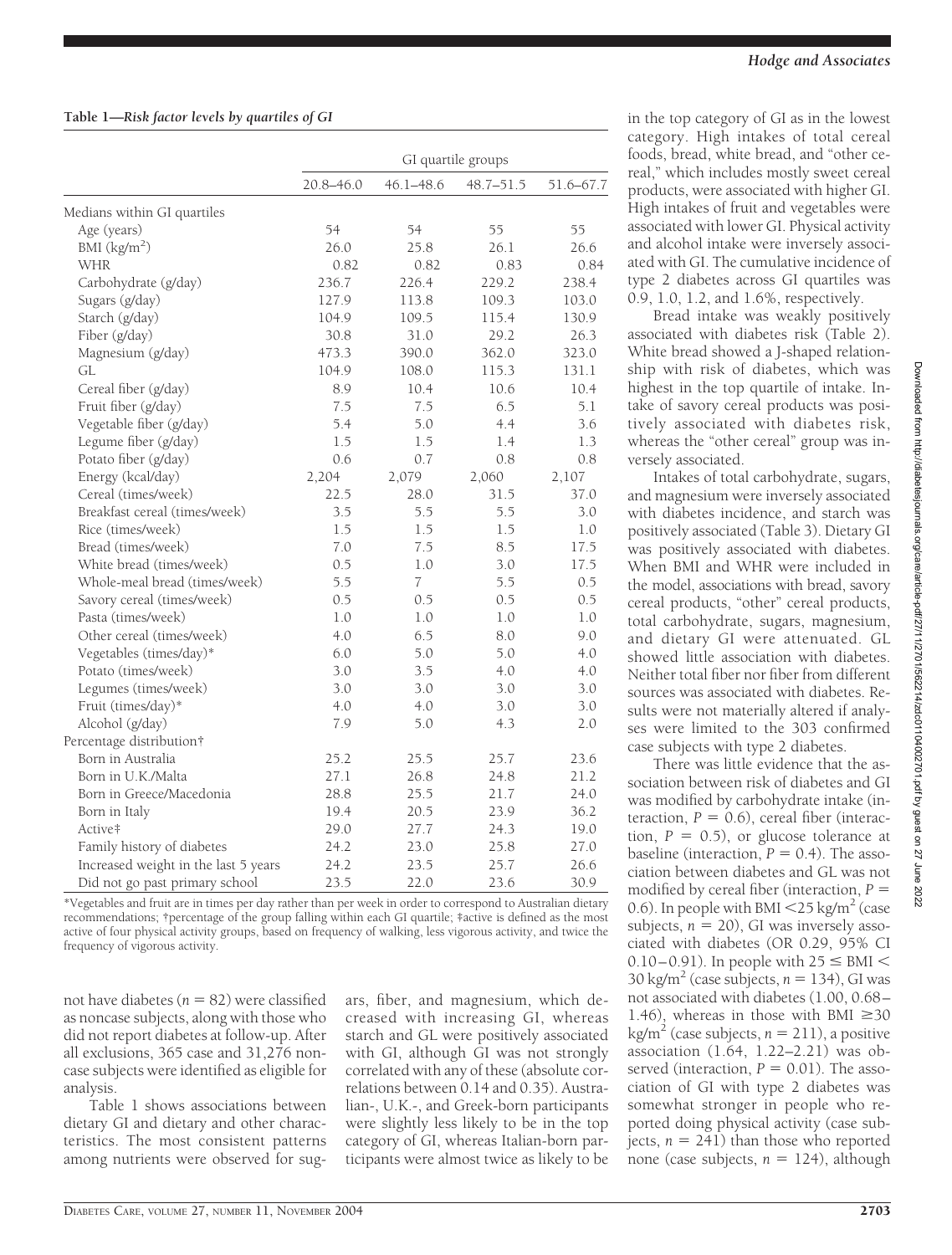**Table 2—**

 $\overline{O}$ Rs and  $\overline{C}$ Is for quartiles of intake of food groups and tests for trend across quartiles

(able 2—ORs and CIs for quartiles of intake of food groups and tests for trend across quartiles

|  | Dietary carbohydrates and type 2 diabetes |  |  |
|--|-------------------------------------------|--|--|

|               |                     | Multivariate                                                                                                                                                                                                                                                                                                                                                                                                                                                                                                                                                                                                                                                                                                                                                                                                                                                                                                    | adjusted†                         |                     |       |                     |                                                                         | Further adjusted for BMI and WHR |                     |                  |
|---------------|---------------------|-----------------------------------------------------------------------------------------------------------------------------------------------------------------------------------------------------------------------------------------------------------------------------------------------------------------------------------------------------------------------------------------------------------------------------------------------------------------------------------------------------------------------------------------------------------------------------------------------------------------------------------------------------------------------------------------------------------------------------------------------------------------------------------------------------------------------------------------------------------------------------------------------------------------|-----------------------------------|---------------------|-------|---------------------|-------------------------------------------------------------------------|----------------------------------|---------------------|------------------|
|               |                     | Quartiles of intake                                                                                                                                                                                                                                                                                                                                                                                                                                                                                                                                                                                                                                                                                                                                                                                                                                                                                             |                                   | Increase of one     |       |                     | Quartiles of intake                                                     |                                  | Increase of one     | Р                |
| Food group*   |                     |                                                                                                                                                                                                                                                                                                                                                                                                                                                                                                                                                                                                                                                                                                                                                                                                                                                                                                                 | 4                                 | time/week           | trend |                     | 3                                                                       | 4                                | time/week           | trend            |
| Cereal        |                     | $0.92(0.68 - 1.24) 0.86(0.63 - 1.19) 0.95(0.66 - 1.36)$                                                                                                                                                                                                                                                                                                                                                                                                                                                                                                                                                                                                                                                                                                                                                                                                                                                         |                                   | $1.00(0.99 - 1.01)$ | 0.8   |                     | $0.93(0.69-1.26)$ $0.97(0.70-1.35)$                                     | $1.05(0.73 - 1.52)$              | 1.00 (0.99-1.01)    |                  |
|               |                     | Breakfast cereal 1.11 (0.81-1.50) 0.77 (0.56-1.07) 0.81 (0.61-1.08)                                                                                                                                                                                                                                                                                                                                                                                                                                                                                                                                                                                                                                                                                                                                                                                                                                             |                                   | $0.96(0.93 - 1.00)$ |       | $1.14(0.84 - 1.56)$ | $0.80(0.58 - 1.12)$                                                     | $1.01(0.75 - 1.35)$              | $0.99(0.95 - 1.03)$ |                  |
| Rice          | $0.74(0.53 - 1.02)$ |                                                                                                                                                                                                                                                                                                                                                                                                                                                                                                                                                                                                                                                                                                                                                                                                                                                                                                                 | $0.86(0.64-1.15) 0.89(0.66-1.21)$ | $1.00(0.92 - 1.08)$ | 0.99  | $0.77(0.56 - 1.07)$ | $0.91(0.67 - 1.22)$                                                     | $0.93(0.68 - 1.27)$              | $1.01(0.93 - 1.09)$ |                  |
| Bread         | $0.83(0.59 - 1.16)$ | $1.13(0.83 - 1.54)$                                                                                                                                                                                                                                                                                                                                                                                                                                                                                                                                                                                                                                                                                                                                                                                                                                                                                             | $1.17(0.83 - 1.65)$               | $1.02(1.00 - 1.03)$ | 0.05  | $0.81(0.57 - 1.14)$ | $1.06(0.77 - 1.44)$                                                     | $1.12(0.79 - 1.58)$              | $1.02(1.00 - 1.03)$ |                  |
| White bread   | $0.69(0.47 - 1.04)$ | $1.08(0.77 - 1.52)$                                                                                                                                                                                                                                                                                                                                                                                                                                                                                                                                                                                                                                                                                                                                                                                                                                                                                             | 1.37 (1.04-1.81)                  | $1.18(1.07 - 1.29)$ | 0.001 | $0.66(0.44 - 0.99)$ | $0.95(0.67 - 1.35)$                                                     | 1.13 (0.86-1.50)                 | $1.11(1.02 - 1.22)$ | 0.04             |
| Whole-meal    | $0.71(0.53 - 0.94)$ | $0.76(0.57 - 1.01)$                                                                                                                                                                                                                                                                                                                                                                                                                                                                                                                                                                                                                                                                                                                                                                                                                                                                                             | $5(0.55 - 1.02)$<br>0.7           | $0.94(0.83 - 1.05)$ |       | $0.72(0.54 - 0.97)$ | $0.82(0.61 - 1.09)$                                                     | $0.86(0.63 - 1.18)$              | $0.99(0.88 - 1.11)$ | 0.8              |
| bread         |                     |                                                                                                                                                                                                                                                                                                                                                                                                                                                                                                                                                                                                                                                                                                                                                                                                                                                                                                                 |                                   |                     |       |                     |                                                                         |                                  |                     |                  |
| Savory cereal |                     | $1.00 (0.76-1.33)$ 0.98 (0.72-1.35) 1.43 (1.04-1.96) 1.23 (1.00-1.51) 0.05                                                                                                                                                                                                                                                                                                                                                                                                                                                                                                                                                                                                                                                                                                                                                                                                                                      |                                   |                     |       |                     | $0.95(0.71-1.26)$ $0.95(0.69-1.30)$ $1.22(0.89-1.69)$ $1.12(0.91-1.38)$ |                                  |                     | $0.\overline{3}$ |
| products      |                     |                                                                                                                                                                                                                                                                                                                                                                                                                                                                                                                                                                                                                                                                                                                                                                                                                                                                                                                 |                                   |                     |       |                     |                                                                         |                                  |                     |                  |
| Pasta         | $0.84(0.60 - 1.19)$ | $0.77(0.55-1.07)$ 0.84 (0.59-1.19)                                                                                                                                                                                                                                                                                                                                                                                                                                                                                                                                                                                                                                                                                                                                                                                                                                                                              |                                   | $0.88(0.42 - 1.84)$ | 0.7   | $0.89(0.63 - 1.27)$ | $0.84(0.60 - 1.18)$                                                     | $0.86(0.60 - 1.23)$              | $0.83(0.39 - 1.77)$ |                  |
| Other cereal  | $0.86(0.64 - 1.15)$ | $0.73(0.54 - 1.00)$                                                                                                                                                                                                                                                                                                                                                                                                                                                                                                                                                                                                                                                                                                                                                                                                                                                                                             | $0.64(0.46 - 0.90)$               | $0.98(0.96 - 1.00)$ | 0.01  | $0.93(0.70 - 1.25)$ | $0.82(0.60 - 1.12)$                                                     | $0.79(0.56 - 1.10)$              | $0.99(0.97-1.01)$   |                  |
| Vegetables    | $1.00(0.71 - 1.40)$ | $0.92(0.65 - 1.31)$                                                                                                                                                                                                                                                                                                                                                                                                                                                                                                                                                                                                                                                                                                                                                                                                                                                                                             | $0.86(0.59 - 1.24)$               | $0.97(0.92 - 1.03)$ |       | $1.09(0.78 - 1.54)$ | $0.97(0.68 - 1.39)$                                                     | $0.88(0.60 - 1.28)$              | $0.97(0.91 - 1.03)$ |                  |
| Potatoes      | $0.80(0.60 - 1.06)$ | $0.79(0.58 - 1.07)$                                                                                                                                                                                                                                                                                                                                                                                                                                                                                                                                                                                                                                                                                                                                                                                                                                                                                             | $0.90(0.64 - 1.25)$               | $0.98(0.93 - 1.03)$ | 0.4   | $0.84(0.63 - 1.12)$ | $0.82(0.60 - 1.12)$                                                     | $0.98(0.70 - 1.37)$              | $0.99(0.94 - 1.04)$ |                  |
| Legumes       | $1.05(0.80 - 1.39)$ | $0.78(0.55 - 1.12)$                                                                                                                                                                                                                                                                                                                                                                                                                                                                                                                                                                                                                                                                                                                                                                                                                                                                                             | $1.10(0.82 - 1.47)$               | $1.01(0.96 - 1.06)$ |       | $1.08(0.81 - 1.43)$ | $0.81(0.56 - 1.16)$                                                     | $1.09(0.81 - 1.47)$              | $1.01(0.96 - 1.06)$ |                  |
| Fruit         | $0.72(0.52 - 0.98)$ | $0.70(0.50 - 0.98)$                                                                                                                                                                                                                                                                                                                                                                                                                                                                                                                                                                                                                                                                                                                                                                                                                                                                                             | $5(0.53 - 1.07)$<br>0.7           | $0.97(0.92 - 1.03)$ | 0.3   | $0.81(0.59 - 1.12)$ | $0.82(0.58 - 1.16)$                                                     | $0.85(0.59 - 1.22)$              | $0.99(0.93 - 1.04)$ | 0.6              |
|               |                     | Data are OR (95% Cl). *Cut points for food group quartiles 1–4, respectively, were the following; total cereal: <20, 20–28, 29–40, and ≥41 times/week; breakfast cereal: <0.01, 0.01–2.9, 3.0–6.9, and ≥7.0<br>and $\geq$ 3.0 times/week; vegetables: <3.0, 3.0-4.9, 5.0-6.9, 3.0, 3.0 and $\geq$ 7.0 times/day; potatoes: <2.0, 2.0-3.9, 4.0-6.4, and $\geq$ 6.5 times/week; legumes: <2.0, 2.0-3.4, 3.5-4.9, and $\geq$ 5.0 times/week; and fr<br>$\frac{1.0 - 1.4}{1.0 - 1.4}$ , $1.5 - 2.4$ , and $\geq 2.5$ imes/week; bread: $\leq 6.0 - 7.9$ , 8.0-18.0, and $\geq 18.0$ imes/week; white bread: $\leq 0.5$ , 0.5-2.9, 3.0-4.9, 9, 3.0-4.9, 20 and $\geq 7.0$ imes/week; whole-meal bread:<br><2.0, 2,0-5.9, and >6.0 times/day. †Adjusted for age, sex, country of birth, physical activity, family history of diabetes, alcohol intake, education level, weight change in the last 5 years, and energy |                                   |                     |       |                     |                                                                         |                                  |                     |                  |
| ntake.        |                     |                                                                                                                                                                                                                                                                                                                                                                                                                                                                                                                                                                                                                                                                                                                                                                                                                                                                                                                 |                                   |                     |       |                     |                                                                         |                                  |                     |                  |

the interaction had a large *P* value (interaction,  $P = 0.2$ ).

In contrast to the observations of Salmeron et al. (8,9), adjustment for cereal fiber did not strengthen the association of GL with diabetes (OR 0.84, 95% CI 0.54–1.33).

Results for Australian- and New Zealand–born participants did not differ substantially from results in the whole cohort. For example, without adjusting for BMI and WHR, the OR in the top quartile of white bread relative to the bottom quartile was 1.34 (95% CI 0.91–1.96; *P* trend  $= 0.006$ ), and the OR for a 10-unit increase in GI was 1.39 (0.98–1.97). Vegetable fiber appeared to be associated with increased risk of diabetes (1.24, 1.03– 1.48, per 5 g/day) in this subgroup.

Two hundred forty-two people completed the reproducibility study. The weighted  $\kappa$ -statistics for the reproducibility of food group quartiles ranged from OR 0.26 (95% CI 0.14–0.38) for bread to 0.77 (0.65–0.90) for pasta. The intraclass correlations (the proportion of the total variance due to the between-subject component) for nutrients including GL and GI ranged from 0.27 (0.15–0.38) for fiber from potatoes to 0.49 (0.39–0.58) for GI.

**CONCLUSIONS** — High dietary GI and intake of white bread and starch were associated with increased risk of type 2 diabetes, while risk was lower with higher intake of sugars, magnesium, and total carbohydrate. These associations were weakened after adjustment for measures of obesity. Intake of fiber was not associated with diabetes.

The high response rate in our study and the small differences between respondents and nonrespondents should minimize response bias. Compared with other studies of diabetes incidence (8–11,19), our study had the advantage of measuring blood glucose at baseline, so the 324 people with diabetic plasma glucose levels could be excluded.

At follow-up, type 2 diabetes was confirmed in 76% of self-reported cases. This compares favorably with the results from the Iowa Women's Health Study (11), where in a substudy, diabetes was confirmed in only 64% of self-reported cases. Excluding the unconfirmed cases did not change our conclusions. Some incident cases would have been missed because we did not screen participants at follow-up, but this would not affect the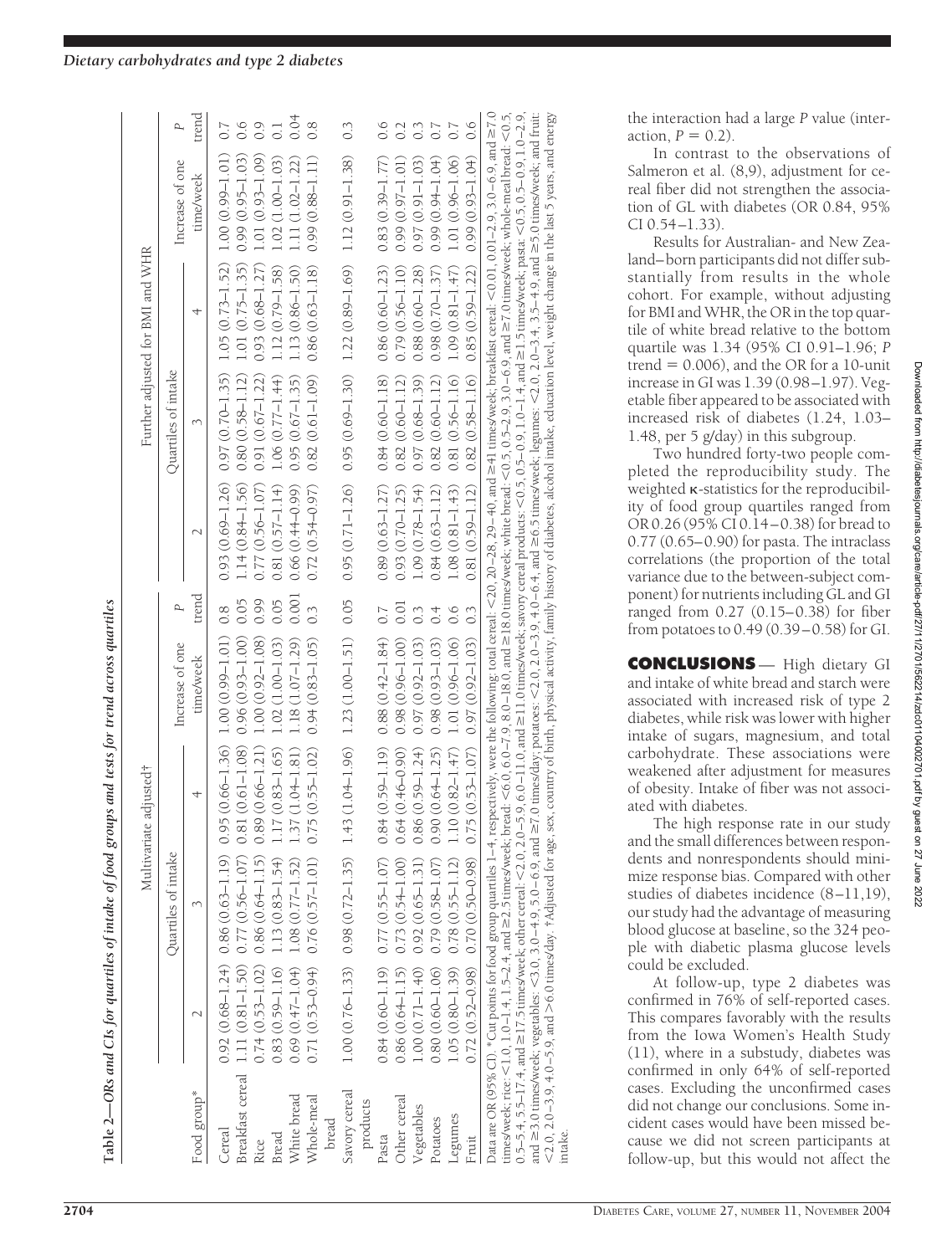|                              | Multivariate adjusted† |                | Further adjusted for<br>BMI and WHR |                |
|------------------------------|------------------------|----------------|-------------------------------------|----------------|
| Nutrient                     | OR (95% CI)            | $\overline{P}$ | OR (95% CI)                         | $\overline{P}$ |
| Carbohydrate (200 g/day)     | $0.58(0.36 - 0.95)$    | 0.03           | $0.84(0.51 - 1.39)$                 | 0.50           |
| Sugars $(100 \text{ g/day})$ | $0.61(0.47-0.79)$      | < 0.001        | $0.72(0.56 - 0.93)$                 | 0.01           |
| Starch (100 g/day)           | $1.47(1.06 - 2.05)$    | 0.02           | $1.52(1.09 - 2.11)$                 | 0.01           |
| Fiber (20 g/day)             | $0.93(0.73 - 1.18)$    | 0.53           | $1.02(0.81 - 1.30)$                 | 0.85           |
| Magnesium (500 mg/day)       | $0.62(0.43 - 0.90)$    | 0.01           | $0.73(0.51 - 1.04)$                 | 0.07           |
| Cereal fiber (10 g/day)      | $0.97(0.79 - 1.20)$    | 0.79           | $1.08(0.88 - 1.32)$                 | 0.46           |
| Fruit fiber (10 g/day)       | $0.93(0.77 - 1.11)$    | 0.40           | $0.97(0.81 - 1.16)$                 | 0.71           |
| Vegetable fiber (5 g/day)    | $1.01(0.87 - 1.18)$    | 0.89           | $1.00(0.86 - 1.17)$                 | 0.96           |
| Potato fiber (g/day)         | $1.04(0.92 - 1.17)$    | 0.57           | $1.03(0.91 - 1.16)$                 | 0.65           |
| Legume fiber $(g/day)$       | $1.01(0.97 - 1.06)$    | 0.62           | $1.01(0.96 - 1.06)$                 | 0.67           |
| GI(10 units)                 | $1.32(1.05 - 1.67)$    | 0.02           | $1.23(0.98 - 1.54)$                 | 0.08           |
| GL (100 units/day)           | $0.85(0.56 - 1.29)$    | 0.45           | $1.04(0.68 - 1.58)$                 | 0.85           |

\*Variables are scaled so that the ORs correspond approximately to the difference between the 87.5th and 12.5th percentiles, i.e., the approximate medians within the highest and lowest quarters; †adjusted for age, sex, country of birth, physical activity, family history of diabetes, alcohol intake, education level, weight change in the last 5 years, and energy intake.

results if underascertainment was not associated with the exposure (20).

Random error in measuring intake and dietary change during follow-up is likely to have attenuated the associations. Our measurement of diet was based on a single FFQ administered at baseline that may not have been representative of consumption over the longer term. In a subset of 242 participants, the FFQ showed only fair-to-moderate agreement when administered on two occasions 12 months apart. An important limitation of the study was the lack of detail regarding some of the foods, particularly breakfast cereals, which necessitated making assumptions in the calculation of fiber and GI. The lack of information on type of pasta and rice may be less important because wholegrain versions are rarely used compared with refined versions according to our analysis of 24-h recall data from the 1995 National Nutrition Survey (21).

Our finding of a positive association between GI and diabetes is consistent with the Nurses' Health Study and the Health Professionals' Follow-up Study, although in both of those studies, the association was not attenuated after including BMI (8,9). Two other large cohort studies (11,12) did not find any association between GI and diabetes incidence. In the studies in which GI was associated with diabetes, the association was strengthened by adjustment for cereal fiber. We found no evidence of this.

The association of GI with diabetes was weaker after adjustment for BMI and WHR. Because high-GI diets may promote weight gain (22), it is possible that this is one of the ways in which a high dietary GI increases the risk of diabetes, although no association between BMI and GI was observed within the cohort. Two other mechanisms have been suggested, whereby intake of high-GI carbohydrates may increase the risk of type 2 diabetes. By overstimulating insulin secretion, a high-GI diet or high GL could contribute to pancreatic  $\beta$ -cell dysfunction. A high GL or high-GI diet may also lead to insulin resistance (23). GL might be expected to have a greater effect than GI on both of these mechanisms. However, GI and not GL was the stronger predictor of type 2 diabetes.

Because GL is the product of carbohydrate intake and GI, a relatively high GL could result from a relatively lowcarbohydrate, high-GI diet, which would increase diabetes risk according to our results, or a relatively high-carbohydrate, low-GI diet, which would reduce risk. Thus dietary patterns with the same GL may not be equivalent (24).

There is some evidence that GI is important only in combination with a degree of insulin resistance as shown by obesity or inactivity (19). We observed the adverse association of GI with type 2 diabetes only in participants with  $\overline{BMI} \geq 30$  kg/ m2 . In contrast, GI was more important

for active people, and we did not observe an interaction of GI with glucose tolerance at baseline, i.e., normal versus impaired, although people with impaired glucose tolerance would be likely to be more insulin resistant. Thus, of three relatively insulin-resistant states, we only observed a stronger association between GI and diabetes in one.

The inverse association with diabetes for sugars and some, mostly sweet, highfat, cereal-based foods is not consistent with animal studies (25) in which high intakes of sucrose or fructose lead to insulin insensitivity. However, the evidence in humans is inconsistent (25). Among participants in the Iowa Women's Study, sucrose was inversely associated with diabetes incidence, whereas fructose was positively associated (11), and intake of sugars was not associated with type 2 diabetes incidence in the Women's Health Study (26). Sugars in the current analysis include sugars from fruit, and these may have a different effect from sugars consumed as added sugar.

Two recent prospective studies (27,28) provide evidence for the benefits of magnesium in reducing diabetes risk, as we observed. Breads were the single most important source of magnesium in the National Nutrition Survey (21), and whole-meal bread has roughly twice the magnesium of white bread (16). Including whole-grain products and other minimally refined plant foods in the diet will increase magnesium intake (27) as well as reduce GI.

Our data suggest that a diet with high carbohydrate content and a low GI may reduce the risk of type 2 diabetes. White bread was the food most strongly related to diabetes incidence and was also the most strongly associated with GI. Thus, the simple change from white bread to lower-GI bread within a high-carbohydrate diet could reduce the risk of diabetes. Changing bread type may be a more acceptable dietary change than one requiring a whole new eating pattern. Reducing dietary GI may also help with weight reduction.

**Acknowledgments**— Cohort recruitment was funded by VicHealth and The Cancer Council Victoria. This study was funded by grants from the National Health and Medical Research Council (209057 and 126403) and